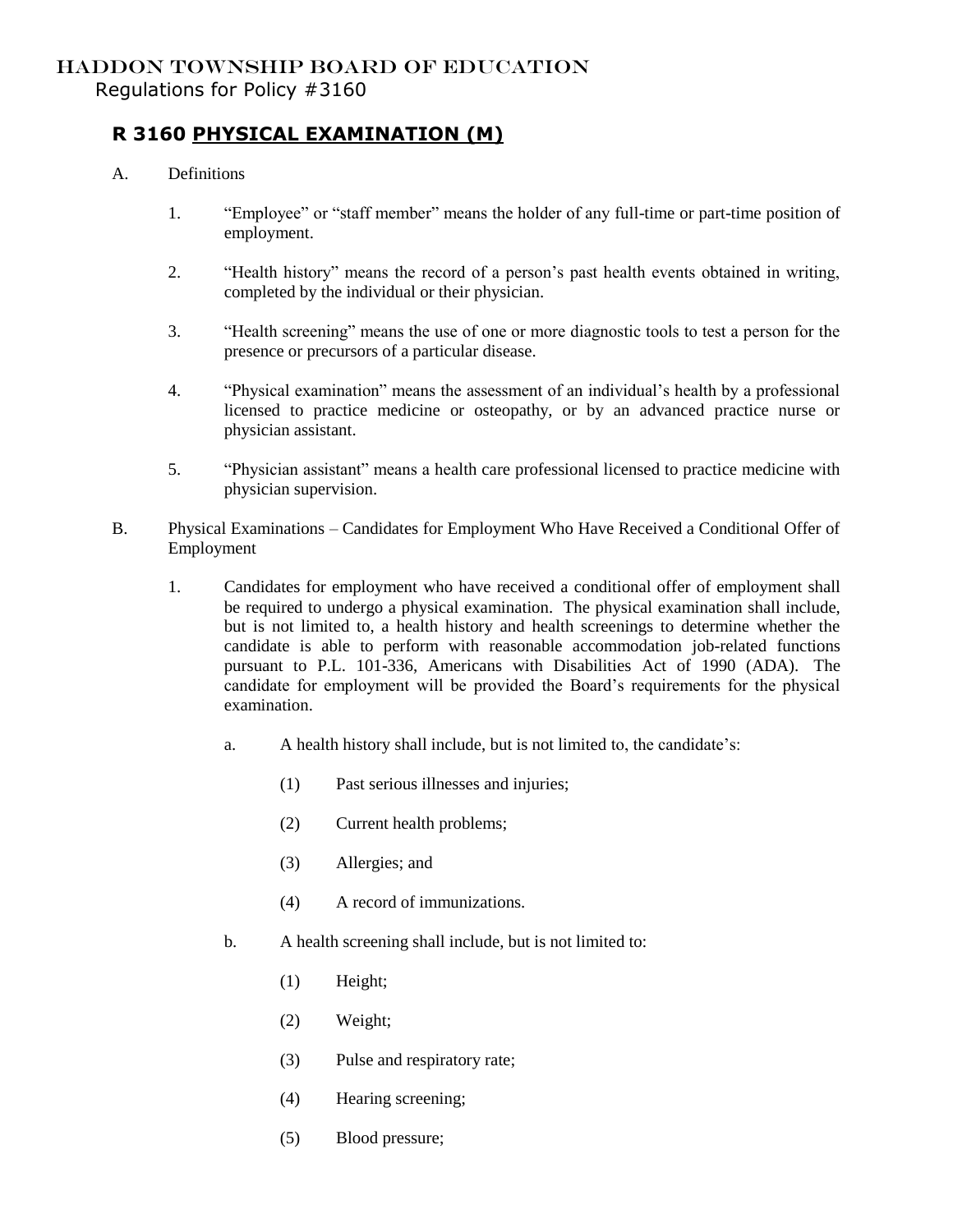- (6) Vision screening;
- C. Medical Requirements Upon Employment
	- 1. A Mantoux tuberculosis test shall be given upon employment of all newly hired staff members (full-time and part-time), and to all student teachers, school bus drivers on contract with the district, and to contractors or volunteers who have contact with students. Tuberculosis testing is not required for volunteers working with students less than twenty hours per month.
		- a. Tuberculosis testing is not required:
			- (1) For new staff members, student teachers, and contractors of the school district with a documented negative tuberculosis test result in the last six months or a documented positive tuberculosis test, regardless of when this test was done; or
			- (2) For a school district staff member transferring between school districts or from a non-public school within New Jersey with a documented tuberculosis test result upon his/her initial employment by a New Jersey school.
		- b. Staff members, student teachers, contractors or volunteers who have contact with students and claim a religious exemption cannot be compelled to submit to tuberculosis testing. In these instances, a symptom assessment must be done (TB-8 Form). If TB-like symptoms are reported, a physician must document that the staff member, student teacher, contractor, or volunteer does not have an active disease.
			- (1) The school district shall determine the criteria essential to document a valid religious exemption.
		- c. Procedures for the administration of the Mantoux tuberculosis test, interpretation of reactions, follow-up procedures, and reporting shall be conducted in accordance with the guidelines and requirements of the New Jersey Department of Health.
	- 2. An individual teaching staff member may provide health-status information, including medications, that may be of value to medical personnel in the event of an emergency requiring treatment. In such instances, the teaching staff member may also choose to share with the Principal and, if desired, with the certified school nurse, information regarding current health status to assure ready access in a medical emergency.
- D. Health Records
	- 1. All health records of candidates for employment who have received a conditional offer of employment and of current employees, including computerized records, shall be secured, stored, and maintained separately from other personnel files.
	- 2. Health records may be shared only with authorized individuals in accordance with N.J.S.A. 18A:16-5.
- E. Employees' Physical Examination and Medical Updates
	- 1. School employee physicals, examinations, and/or annual medical updates shall not require disclosure of HIV status.